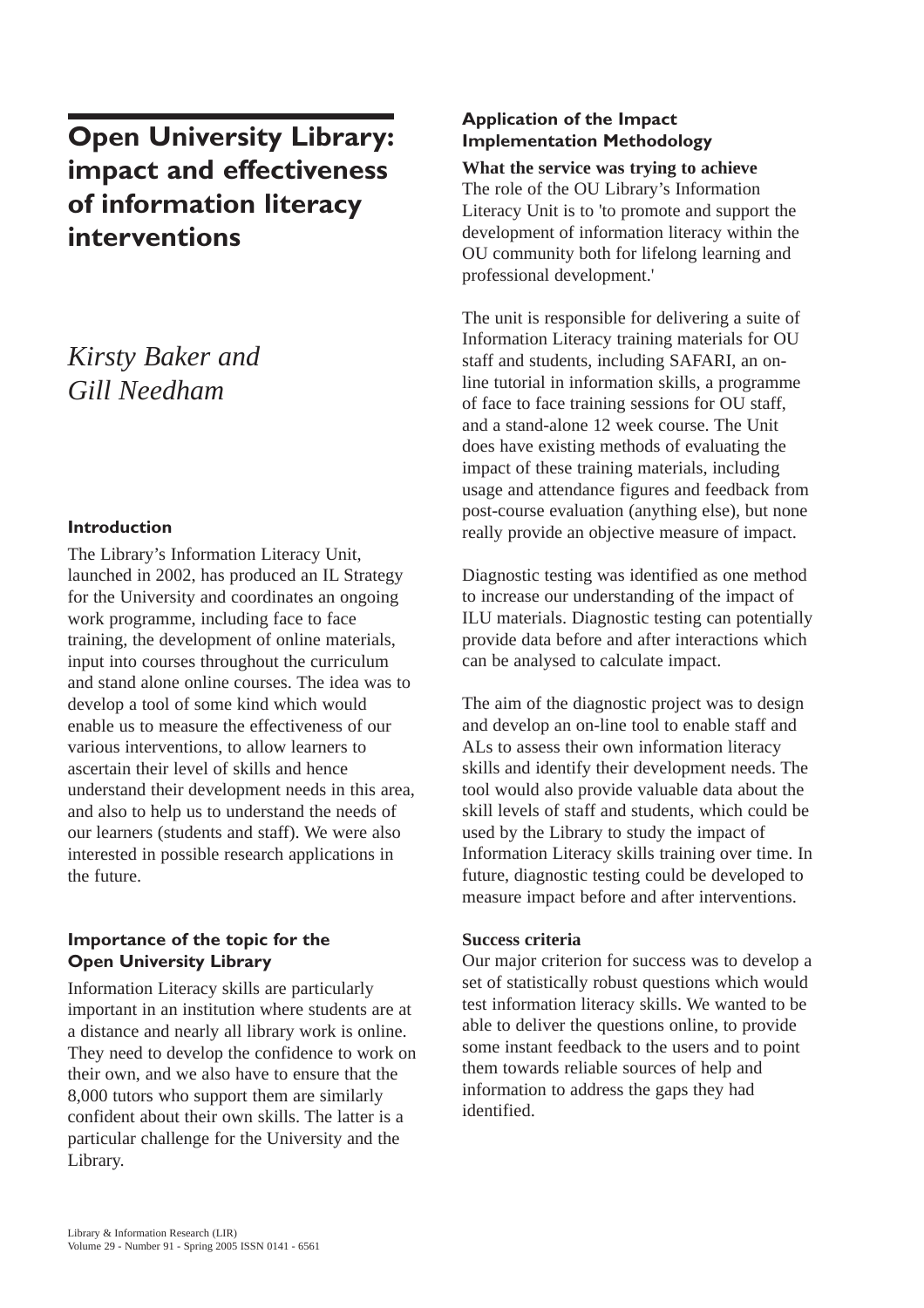# **Evidence collected**

We do not yet have any data – the questionnaire was only launched in February 2005. The data collected will be analysed and this should give us an initial picture of skill levels among students and staff. Over time we will be able to look for patterns and/or changes.

We also plan to develop our use of diagnostic testing to create pre and post questionnaires to identify impact of various Information Literacy events/services. For example we plan to develop a short questionnaire to assess participants' level of skill in areas before and after training interventions.

## **Methods used**

The project focussed on ensuring the validity of diagnostic questions in order to deliver a sound assessment instrument. Validity refers to the extent to which the test measures what it is intended to measure. The development of questions for the diagnostic tool was an iterative process of design, testing, and revision. This process is detailed below.

# *Stage 1 – Development of Draft 1 of diagnostic questions*

A set of original draft questions was developed based on the skills identified by the Library's Information Literacy Learning Outcomes **(Appendix 1)** at Level One. These learning outcomes had been developed to inform the development of Library learning materials such as the SAFARI tutorial and the MOSAIC (U120) short course in Information Literacy. It was extremely valuable to have a pre-defined set of Learning Outcomes to base the diagnostic questions on, ensuring that the diagnostic questions remained focussed on the key skill areas. At each stage in the development process reference has been made to the learning outcomes to ensure that each outcome is adequately represented within the test.

Multiple questions for each learning outcome were developed at this stage so that during the testing process the most effective questions for each outcome could be identified. Background reading on question design informed the development of the original questions, and

## *Stage 2 – Testing with Library staff*

Draft One of the diagnostic questions was distributed to a small number of Library staff (approx 6) with mixed experience of information literacy. Participants were asked to complete the test, and were then interviewed to provide feedback. The purpose of the interview was to find out how effectively the results of the test reflected the actual ability of the respondent, and also to identify any problematic questions (e.g. questions that were unclear, questions that could have more than one correct answer). This proved to be a very effective method of obtaining feedback on the early drafts of questions, and the exercise was repeated once more with Draft Two of the test.

# *Stage 3 – Mapping Questions with Learning Outcomes*

A learning outcomes mapping exercise to test the validity of the diagnostic questions was carried out with Draft Three of the questions. A group of Library staff with "expert" information skills was selected. Participants were provided with a list of the information literacy learning outcomes used to develop the test and the test questions in a random order, and were asked to map the questions to the appropriate learning outcome. Questions with a low score on the mapping exercise were reviewed to ensure that they were testing what we intended them to test.

## *Stage 4 – Analysis of User Data*

The diagnostic test questions were sent with an introductory letter to a random group of 200 Associate Lecturers and 200 students. The response rate was 212, consisting of 122 AL responses and 90 student responses. The data collected from this survey was analysed with input from staff with expertise in this area from the Institute for Educational Technology (IET). The following analyses were carried out:

- analysed the facility (difficulty) of each question to identify questions that were either too easy or too difficult
- analysed the number of "no responses" for each question. A high number of "no